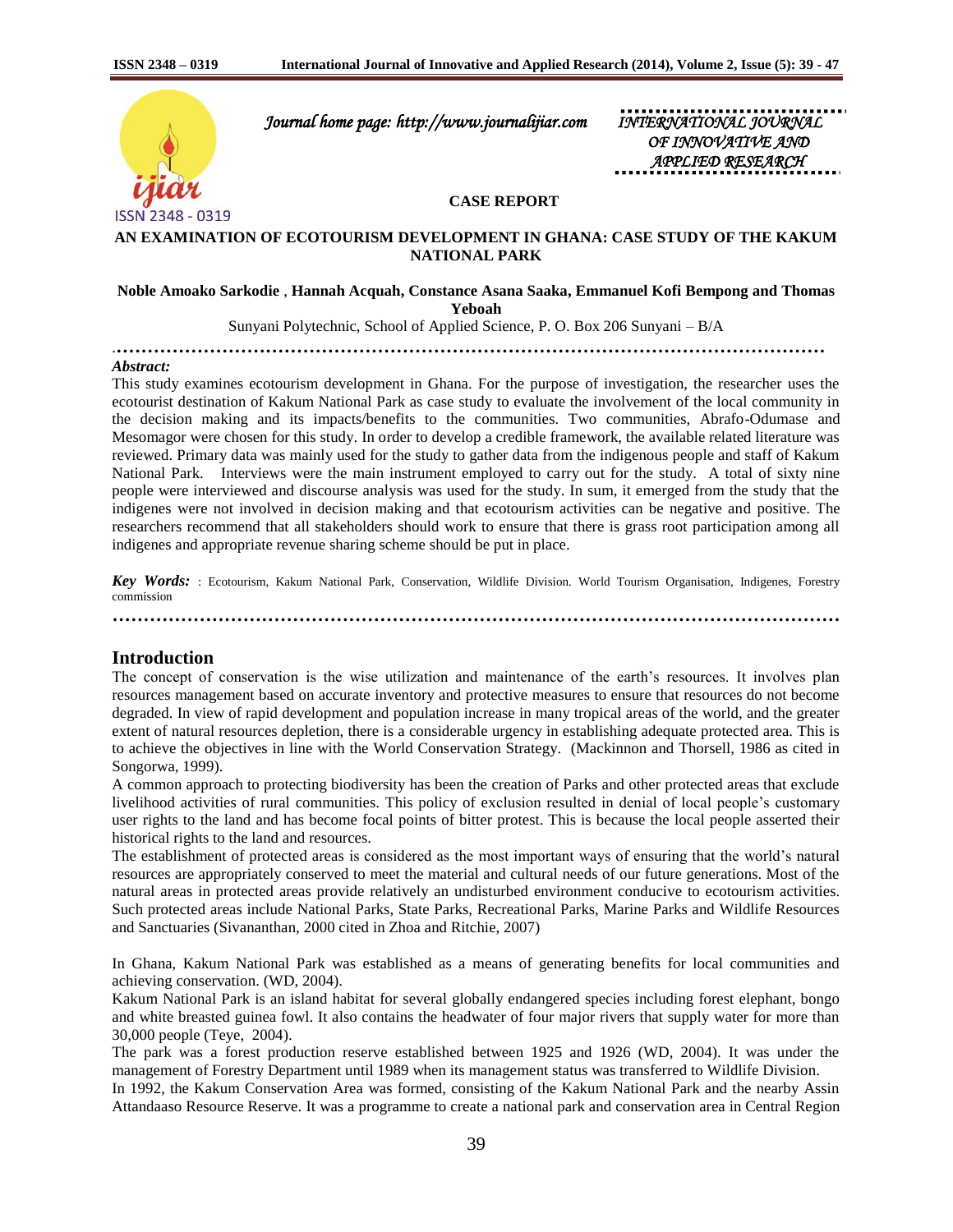of Ghana as an integral part of an economic growth initiative linking the growing tourism to the conservation of natural resources (WD, 2004). It is located in the Central Region of Ghana, about 20 kilometres north of Cape Coast. It covers 360 square kilometres of Ghana's rapidly dwindling rainforest. The government of Ghana officially opened the park in 1994. (Ghana Tourist Board, 2006).

Kakum National Park has been the driving force behind the tourism development in Ghana and has won international recognition since its establishment. The Kakum National Park was chosen as the ecotourism of the year by the travel magazine Conde Nast Traveler and won the 1998 Ecotourism Award in 1998. In 1999, Kakum National Park was awarded the British Tourism for Tomorrow Award. These awards not only promoted Kakum National Park as a leading ecotourism destination in African but also boosted revenue generation at the park (WD, 2004).

Kakum National Park is boast of a unique canopy walkway, Africa's first and only rainforest walkway, is composed of 350 metres of suspended bridge and six tree platforms that reach the height of 30 metres above the forest floor. The walkway was carefully designed to depend upon trees for support, no nails or bolts were used. Instead, steel cables were carefully wrapped around trunks to provide the necessary stabilization. From the treetops, visitors experience a unique and a spectacular view of the rainforest ecosystem and the opportunity to see flora and fauna, which could never be viewed from the ground. Hundreds of species of butterflies and birds can be viewed from the Walkway early in the morning and if visitors are lucky, they may catch a glimpse of the Spot-nose, Campbell's and Columbus. (Forestry Commission 2006)

Besides, the walkway, visitors can learn the secrets of the forest. With an experienced guide, you can learn about the various medicinal and practical uses of the forest plant species while hiking along the Kakum trail. This tour of nature's pharmacy also passes through some beautiful areas of the rainforest and occasionally you may run into a troop of Campbell's or a pair of duikers

(Forestry Commission 2006).

However, Kakum National Park in spite of its impressive ecotourism resources has not shown appreciates degree of tourism development so far. The answer to the question of whether KNP has a comprehensive and specific plan for local communities participation in tourism development and whether local communities appreciate the immerse tourism potential remains uncertain. The study therefore seeks to evaluate the involvement of the local community in the decision making and its impacts/benefits to the communities.

# **Methodology**

# **The study area**

The Kakum River originates within the park, and hence the park is named after the river. Its tributaries which flow through the park are Obuo, Kakum, Afia, Sukuma, Nemimi, Aboabo and Ajuesu. Geographically, Kakum National Park is located 33 kilometres north of Cape Coast and Elmina near the small village of [Abrafo.](http://en.wikipedia.org/wiki/Abrafo) It is easily accessible by taxis from the town center, and through organised tour buses. The park's welcome center contains a restaurant, lodge, picnic area, camping area, and a wildlife education center. The park is surrounded by 33 villages and also agricultural lands where food crops and cocoa are grown.

The park lies within an elevation range of 135–250 metres . The reserve which borders this park is the Assin Attandanso Resource Reserve . Its habitat consists mainly of moist evergreen forest and also seasonal dry semideciduous forest. The habitat is formed of 90% forest area, 3% artificial terrestrial landscape while the remaining area has not been categorised. The park area receives an annual average rainfall of 1380 mm. (Forestry Commission, 2006).

#### **Rational for selecting the community for the study**

The study was carried out in two selected communities (Abrafo –Odumase and Mesogomor).

The communities (Abrafo –Odumase and Mesogomor) selected for the study were purposively selected because they were the earliest to be developed and easily accessible. Hence they were due for evaluation.

### **Research design**

The research design was a case study that examines community participation in the management and development of ecotourism project as well as it impacts. Two selected communities (Abrafo –Odumase and Mesogomor) were used as a case study in order to have a better insight into real ecotourism development in Ghana. It also allows emphasis on details and therefore provides valuable insight into problem solving, evaluation and strategy. Study population

Target population for this study, was the people in the (Abrafo –Odumase and Mesogomor) communities fringing the Kakum National Park as well as workers of the park. Male and female who were above 18 years were chosen,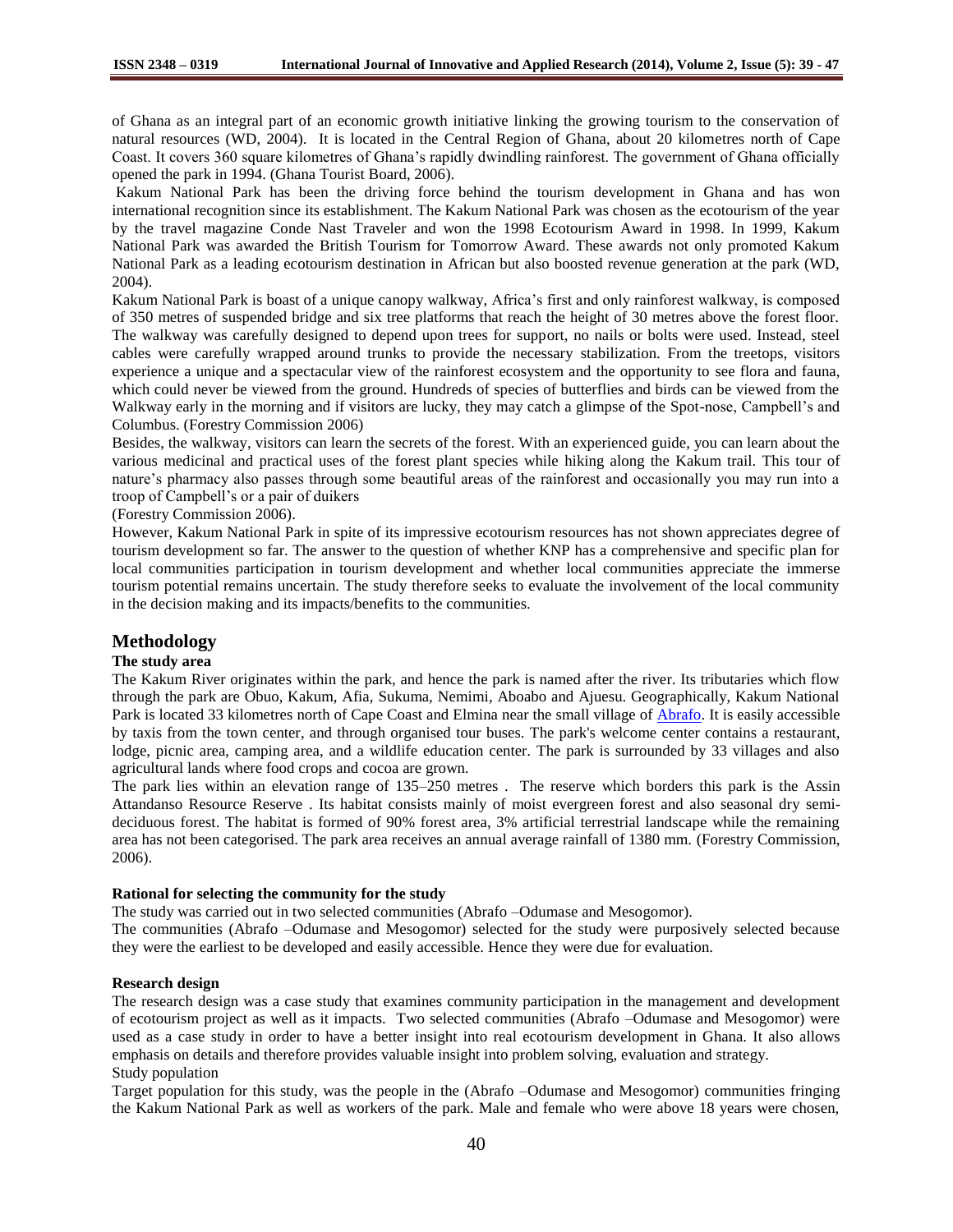since the researcher believed that at that age the respondent are mature enough to express their views well and were among the economically active population in the study area.

#### **Research instruments**

A semi – structured interview guide was used for the in- depth interview which includes open as well as close questions.

The key informants interviewed were the staffs of the Park. These people were chosen because they constitute the policy makers. The interview took place in their various offices and it took about an average of 25 minutes to conduct the interview.

Furthermore, Chiefs and Assembly man of Abrafo-Odumase and Mesomagor communities were interviewed. Also, interviews were conducted with local people either involved or not involved in ecotourism activities at Abrafo – Odumase and Mesomagor communities. The reason for chosen these people was to evaluate their involvement and its benefits to the communities. The interview took place at their various abodes of residents.

#### **Data collection**

In this study, primary data was collected from the indigenes of Abrafo-Odumase and Mesomagor communities near the park and staffs of the park using an in-depth interview.

Research ethics

Individuals' anonymity and confidentiality was maintained and every finding was treated with outmost confidentiality and care for the purpose of the research only. The rationale for the study was explained to respondents before the study commenced. The respondents were not forced to take part in the research. All these activities were done to ensure the research is free of value judgment on the part of the researcher.

#### **Limitations of research**

Ideally the study should have covered all the surrounding communities to give a clearer picture of the outcome of the study. However, the findings of this study were limited to Abrafo-Odumase and Mesomagor communities.

However, this does not negate the relevance of the study as conditions prevailing in one community do not differ much from the others.

In addition, some of the indigenes were not willing to be interviewed as they see it testing their intelligence and hence some of them remain silent to some of the questions asked. Even though the researcher assured them of confidentiality but they see it as waste of time and encroaching on their privacy and rights since they had an experienced of researchers visiting them on similar issues without realized any positive changes from many studies done. A problem of the technique is that, respondents are most likely to identify other potential respondents who are similar to themselves (Saunders et al., 1997:147). These affect the sample size.

#### **Data analysis**

Notes were written on the interview guide whilst respondent talk and it was subjected to a continuous process of coding and categorization from a lager perspective to a smaller version in order to acquire attributes.

#### **RESULTS AND DISCUSSION OF THE RESEARCH**

Table 1 overview of respondent characteristics in communities

| Characteristics | Abrafo-Odumase |      | Mesomagor |      | Total          |
|-----------------|----------------|------|-----------|------|----------------|
|                 |                |      |           |      |                |
| Number          | 41             |      | 28        |      | 69             |
|                 |                |      |           |      |                |
| Gender          | No             | $\%$ | No        | %    |                |
| Female          | 14             | 34.0 | 6         | 22.0 | 20             |
| Male            | 27             | 66.0 | 22        | 78.0 | 49             |
| Age class       |                |      |           |      |                |
| $10-19$         | $\overline{4}$ | 9.7  | $\theta$  | 0.0  | $\overline{4}$ |
| 20-29           | 4              | 9.7  | 8         | 28.5 | 12             |
| 30-39           | 10             | 24.4 | 5         | 17.9 | 15             |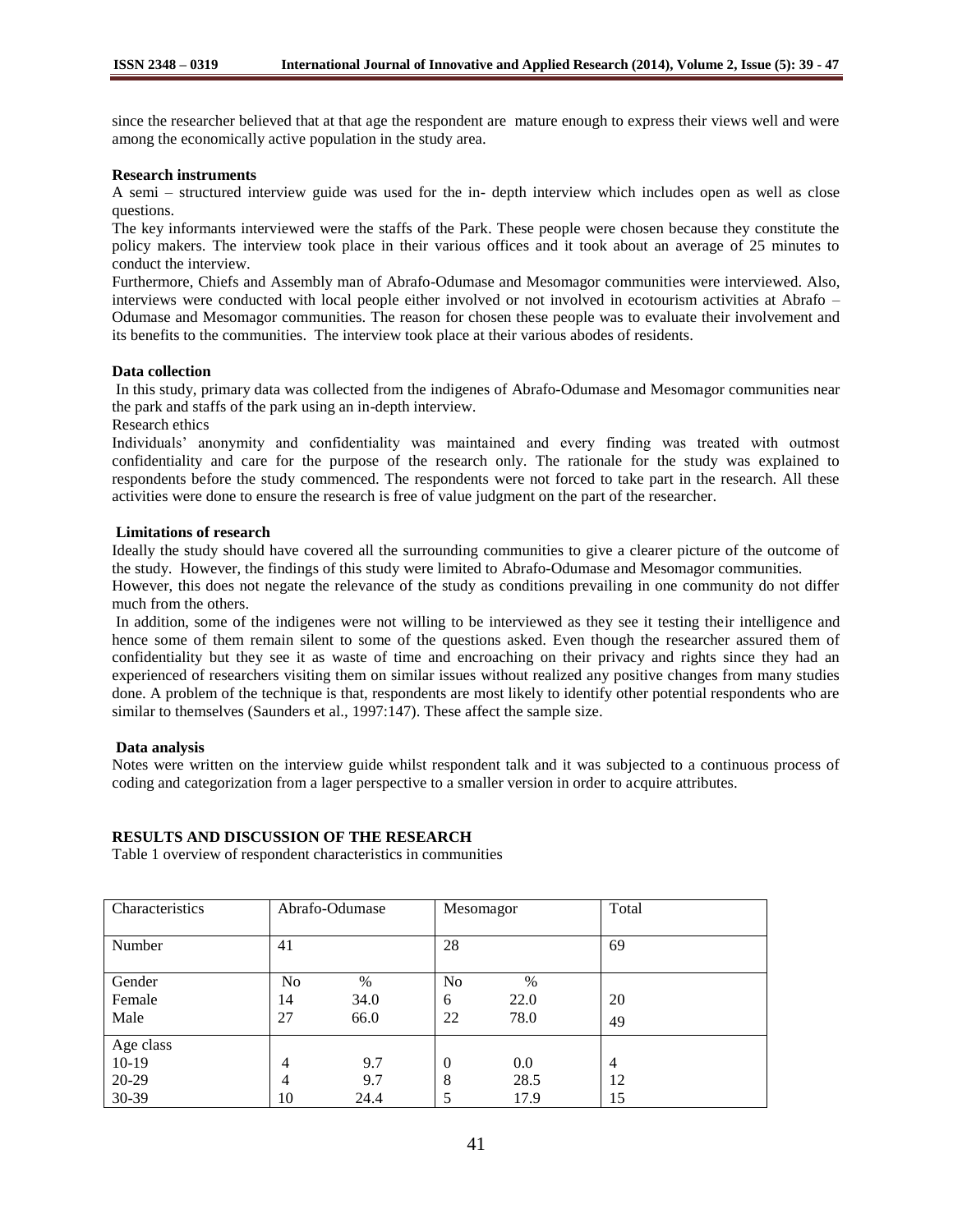| 40-49              | 13 | 31.8 | 10       | 35.7 | 23             |
|--------------------|----|------|----------|------|----------------|
| 50 and above       | 10 | 24.4 | 5        | 17.9 | 15             |
|                    |    |      |          |      |                |
| Marital status     |    |      |          |      |                |
| Married            | 37 | 90.2 | 28       | 100  | 65             |
| Not married        | 4  | 9.8  | $\theta$ | 0.0  | $\overline{4}$ |
| Level of education |    |      |          |      |                |
|                    |    |      |          |      |                |
| High               | 14 | 34   | 5        | 17.9 | 19             |
| Middle             | 19 | 46.6 | 17       | 60.7 | 36             |
| Low                | 4  | 9.7  |          | 3.5  | 5              |
| None               | 4  | 9.7  | 5        | 17.9 | 9              |
|                    |    |      |          |      |                |

Table 1 show that a total number of sixty nine (69) respondents were interviewed. The results show that 62% of respondents are males whiles 38% are females. 5% of the respondents are young falling within the age class of 10- 19, 74% adults within the age class of 20-49 and 21% are old within 50 and above. Out of the respondents, 85% are married whiles 5% are not married because they are students and young.

Education of respondents was categorised into primary, elementary, secondary and post secondary schools. These were further categorised into high (i.e. Secondary and post-secondary school), middle (i.e. elementary school) and low (i.e. primary school) education levels and none for those who have not had any formal education. It was observed that 26% of the respondents have high education level, 53% of them fall in middle level, 8% within low level and 13% of the respondents have no education.

#### **History of Kakum National Park**

This study deemed it necessary to look into the history of the park. The interviewees were asked to give a brief history of the Park. The respondents gave a range of views but have common ideas of the origin of the park. Majority of the respondents were not able to give the specific date but they made an assumption of it origin that it used to be a forest for extraction of timber, hunting of animals, gathering of snails, tortoise, mushroom, yam and fruits. It was also a habitat for several globally endangered species including forest elephant, bongo and white breasted guinea fowl. Some of the respondents were able to say that it contains the head water of four major rivers that supply water to Cape coast. However, majority (86%) of the respondents were able to say that it was declared as a national park in 1992 by President Rawlings. Two of the respondents were able to say that it was established by the government to create a national park and conservation area in Central Region as integral part of an economic growth initiative to link the growing tourism industry to the conservation of natural resources. Thus, it is evident that a majority of the indigenous people used to depend on the resources in the park for their basic needs. Also, Fennel (2006), supports this findings that ecotourism has been with us for some time, in many regions around the world and represented through a number of different types of activities.

#### **Community view on decision making and managing of Kakum National Park**

The reality is always important in every research work; thus the researcher, interviewed the two selected communities to find out whether they are involved in decision making and managing of the park. Subsequently, a closed question was posed to the interviewees. Do you involve yourself in the decision making and managing of K.N.P? Yes or No? If yes, in what way do you contribute your quota? The study revealed that majority of the respondents (86%) do not involved themselves direct in the managing of the park. Surprisingly, the Chiefs and Assembly men in the Abrafo-Odumase and Mesomagor community do not even have an idea of how the Park is managed. The remaining (14%) respondents who are involved are just tour guides, cooks, caterers, and waiters, bar man and security men. Ironically, these community people who are involved do not know much about how the Park is managed owing to their level of education. As Ross and Wall (1999b:130), said management policies and organisations are critical to achieve outcomes in ecotourism. Contrary to the opinion of Honey (2003), that real ecotourism should be run by or in partnership with communities surrounding a National Park. This research has found out that the communities surrounding the park do not directly involved in the running of the park. The research also revealed that, Wildlife Conservation Division and Ghana Heritage Conservation are mainly responsible for managing the Park.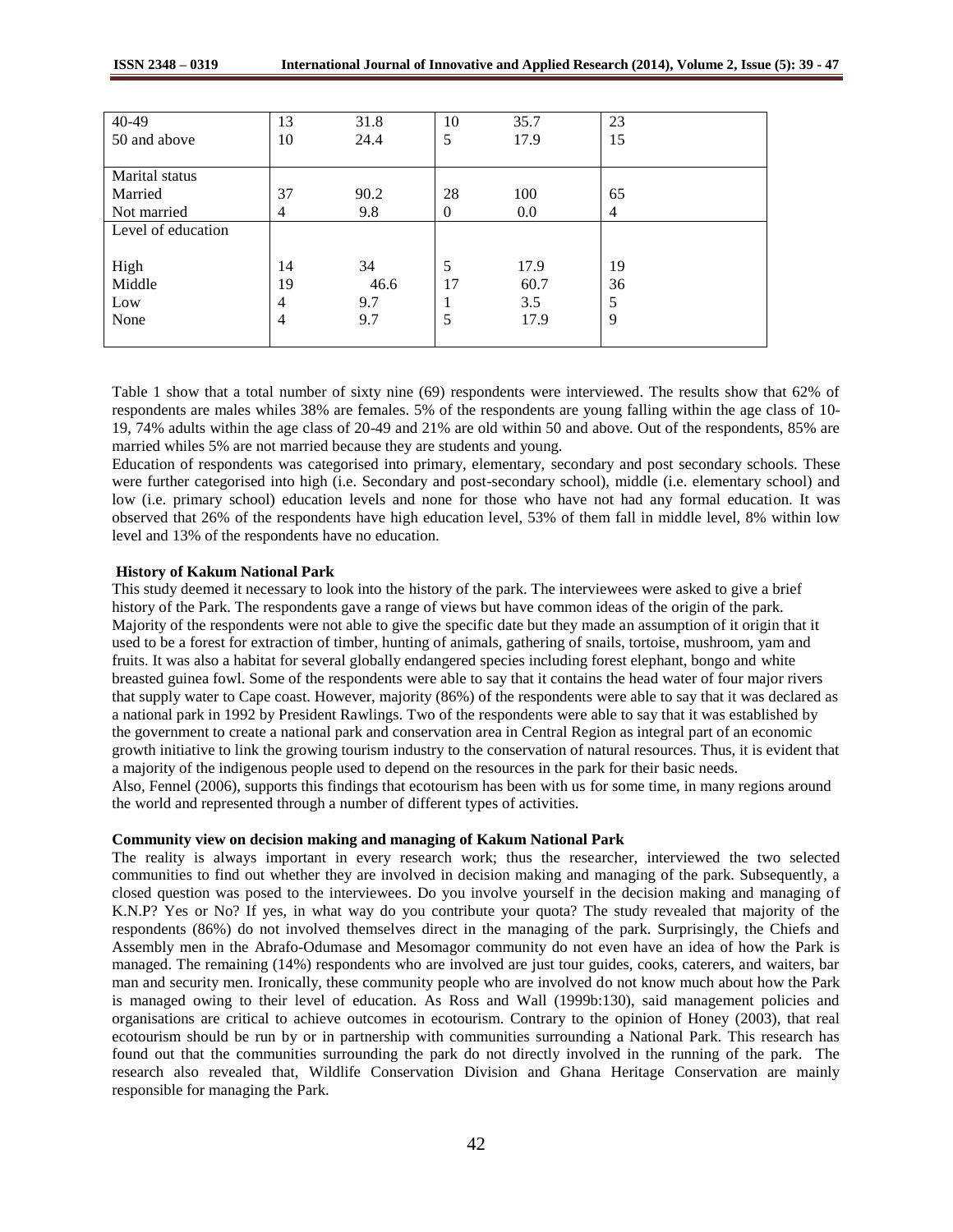# **Employees views on roles of the local communities in ecotourism development**

Community participation in the development and management of ecotourism project has become indispensable for the survival of ecotourism projects. Hence employees of the K.N.P. were interviewed to give their views on the role played by the communities.

The study revealed that, a total of (91% ) of the staff were of the viewed that locals play a role by giving information on illegal activities such as encroachment, and poaching. (Table 2) However, one interviewee said that, local communities were involved in the daily administration and management of tourist activities. (Table2). Ribot (2004) recommended that to ensure efficiency, equity and sustainability of tourism programmes, local communities should be involved in tourism activities.

Table 2: Employee views on roles locals play to ensure ecotourism development

| Response                                             | Frequency | Percent $(\% )$ |
|------------------------------------------------------|-----------|-----------------|
| Giving information on illegal activities in the park |           |                 |
| Administration and management of tourist activities  |           |                 |
| Total                                                |           | -00             |

# Visitor's management techniques

The researcher deemed it necessary to find out how the site is maintained. As said by (Cleere, 1989 in Shackley 1998), that visitor pressure should be controlled to avoid physical impact on cultural sites. Also according to Marion and Farrell (1998: 173), visitor impacts need to be managed so that it does not affect vegetation, soil, water and wildlife resources as well as the quality of visitor experiences. Subsequently, a question was pose to the interviewees on what visitor's techniques do they use to manage the park. Majority of the respondents (86%) said that tour guides and sites workers are there always to instruct visitors where to go, how to behave and control parking. Minority of the respondents (14%) also mentioned about the sign posts, washrooms, visitors centre and the placement of bins at the vintage points for disposal of rubbish. This research has found out that visitors are guided by a compulsory tour guides. A possible reason is that the tour guides do not want visitors to go astray or endangered themselves especial on the use of the canopy. However, the World Heritage Committee feels that visitors should be allowed to move about freely without a compulsory tour guide (Shackley, 1998).

# **Community benefits**

There was the need to take a look at the benefits which the communities derived directly or indirectly from participation in the activities of the park. It was the aim of this study to assess the benefit derived from the park. These impacts were categorised into (financial, social, and human assets) and where possible into positive, negative and direct and indirect impacts for the purpose of clarity.

# Financial benefits or impacts

The financial impacts categorisation fall into wages (for those earning income from ecotorism through full or parttime employment), casual earnings (income from selling to tourists) profit (for providing accommodation services) and none (for those who claim having no financial gain from ecotourism. Generally, out of the total respondents, 23% have wages, 13% have casual earnings, 3% have profit and 61% have no financial benefits.

The study revealed that most of the respondents in Abrafo-Odumase receive wages whiles minority can be observed from in Mesomagor. Differences in wages were apparent. Resopondents in Abrafo –Odumase are employed under wildlife or Ghana Heritage whiles in Mesomagor , they are involved in providing cultural entertainment and guided tour. Also, 24% of the respondents in Abrafo –Odumase and 22% in Mesomagor benefit financially in terms of casual earnings. They are sellers involved in food services or artefact production. Only one respondent (4%) provide accommodation services to tourists (categorised under profits) in Abrafo-Odumase. Some respondents claim not benefiting financially. 24% of them can be observed in Abrafo-Odumase whiles 37% are observed in Mesomagr. These represent people not involved in ecotorism.

#### **Social benefits or impacts**

Respondents were asked the question in what way has ecotourism impacted on your social networks and what has been gained or lost? Responses were categorised into positive for making contact for friendship with tourists and negative for respondents who claimed making no profit on such contact. Generally, majority (59%) of the respondents have made friends with tourists whiles minority 41%) indicated making no such contact.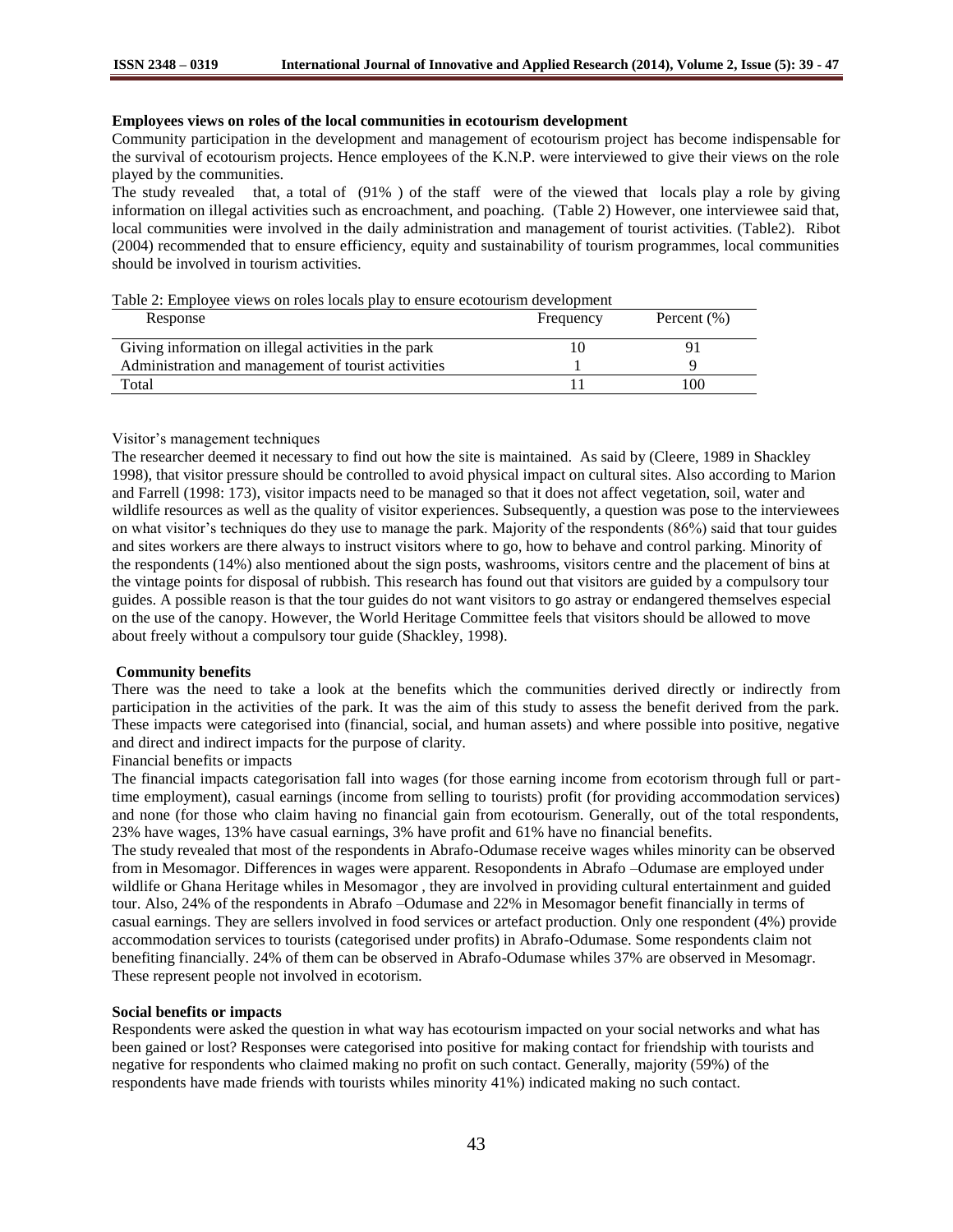The result indicates that 57% of the respondents in Abrafo-Odumase and 61% in Mesomagor had positive contact. This was characteristically apparent with respondents involved in ectourism as they are in contact with tourists by virtue of their activities. However, this featured predominantly in Abrafo-Odumase where visitation of tourists is relatively high and respondents come into contact and make friends frequently. It is not surprising to make such an observation because Abrafo-Odumase is the main gateway into the park and with major attractions, making contact with tourists relatively frequent.

In Abrafo-Odumase, these contacts have been beneficial as respondents claimed benefiting in many ways such as : information exchange(i.e. corresponding with tourists); receiving gifts (cash and in kind); credit for purchase of equipment; becoming happy as a result of chatting and laughing with them, given advice when problems are shared and child sponsorship. In a particular case, one respondent entered into partnership with a tourist, providing accommodation services to tourists. Besides, she has built a school from the proceeds and offering free education to some needy students in the community. On the contrary, benefits indicated in Mesomagor were typically information exchange and receiving gifts. Only one respondent claimed gaining job in teaching tourists dancing and drumming in the city. The results also, indicate that 43% of the respondents in Abrafo-Odumase and 39% in Mesomagor made no contact. Indications of lack of interest or not being involved in ecotourism account for this.

It can be concluded that people in Abrafo-Odumase value contacts with tourists and have benefited more from such contact than people in Mesomagor. The reason accounting for this basic difference is frequent contact with tourists and benefits noted.

# **Impact on human asset**

Different types of tourism training were given to respondents involved directly in ecotourism. These range from hospitality, tour guiding and interpretation, first aid administration, communication, conflict resolution, traffic management, financial management (i.e. booking), cookery and hygiene, facility maintenance and dancing and drumming (i.e. entertainment). These were categorised into training for responses indicating tourism training and none for responses indicating no training. Generally, majority (61%) of the respondents indicated being trained whiles a minority (39%) had none of the trained listed. These represent respondent not involved directly in ectourism.

The study revealed that 57% of the respondents in Abrafo-Odumase and 67% in Mesomagor were trained. However, there was difference regarding training. Training such as tour guiding and interpretation, first aid administration, hospitality, knowledge in tourism and conservation, facility maintenance, traffic management and conflict resolution were prominent in Abrafo-Odumase. In Mesomagor, training such as dancing and drumming, cookery, soap-making and booking featured. As part of the training, they were given exposure tour to other community involved in ecotourism. The cultural aspect (i.e. dancing and drumming with bamboo) of the local people of Mesomagor which was directly linked to ecotourism accounts for different type of training given. The attractions and facilities are managed by the community, accounting for training in financial management which to enable them manage their finances. Respondents who did not receive any form of training, 43% can be observed in Abrafo-Odumase whiles 33% in Mesomagor can also be observed. They are people not involved directly in ecotourism but predominantly farmers.

#### **Actual impact on natural asset**

Regarding natural asset, certain critical issues were revealed in the study. The issues include loss of access, poaching, imprisonment, fines, crop raiding by elephants and lack of compensation for farm damage, conflict with neighbouring community and limited access to farmland. These were categorised into forest and land. They were further categorised as negative impacts. Other issues categorised as positive were communities acting as watch dogs. Loss of access to forest resources was a dominant issue raised by respondents in both communities. This is obvious because the forest was an important livelihood support system when they had access. In one case, a respondent claimed she was supporting her education in 1960s with income made from snails gathered from the forest. Though, respondents acknowledged the consequences of infraction (such as imprisonment and fines), they expressed contempt for the manner in which Wildlife Division personnel handle people for infraction. They claim being aware of incidences of imprisonment, fines and maltreatment for entering the park or poaching. Consequently, these incidences have contributed to the development antagonistic attitude towards WD personnel.

Crop raiding by elephants was also a critical issue because of its persistence. This was attributed to persisting farming activities along the boundary of the park which attract wildlife. Respondents claimed that incidents of raiding are reported to WD personnel but they receive no compensation for farm damage. It was indicated that their livelihoods are severely disrupted. One respondent claimed his farm is often destroyed by the elephants. Expected incomes are lost, making it difficult for him to support his children education. It was apparent that, there was no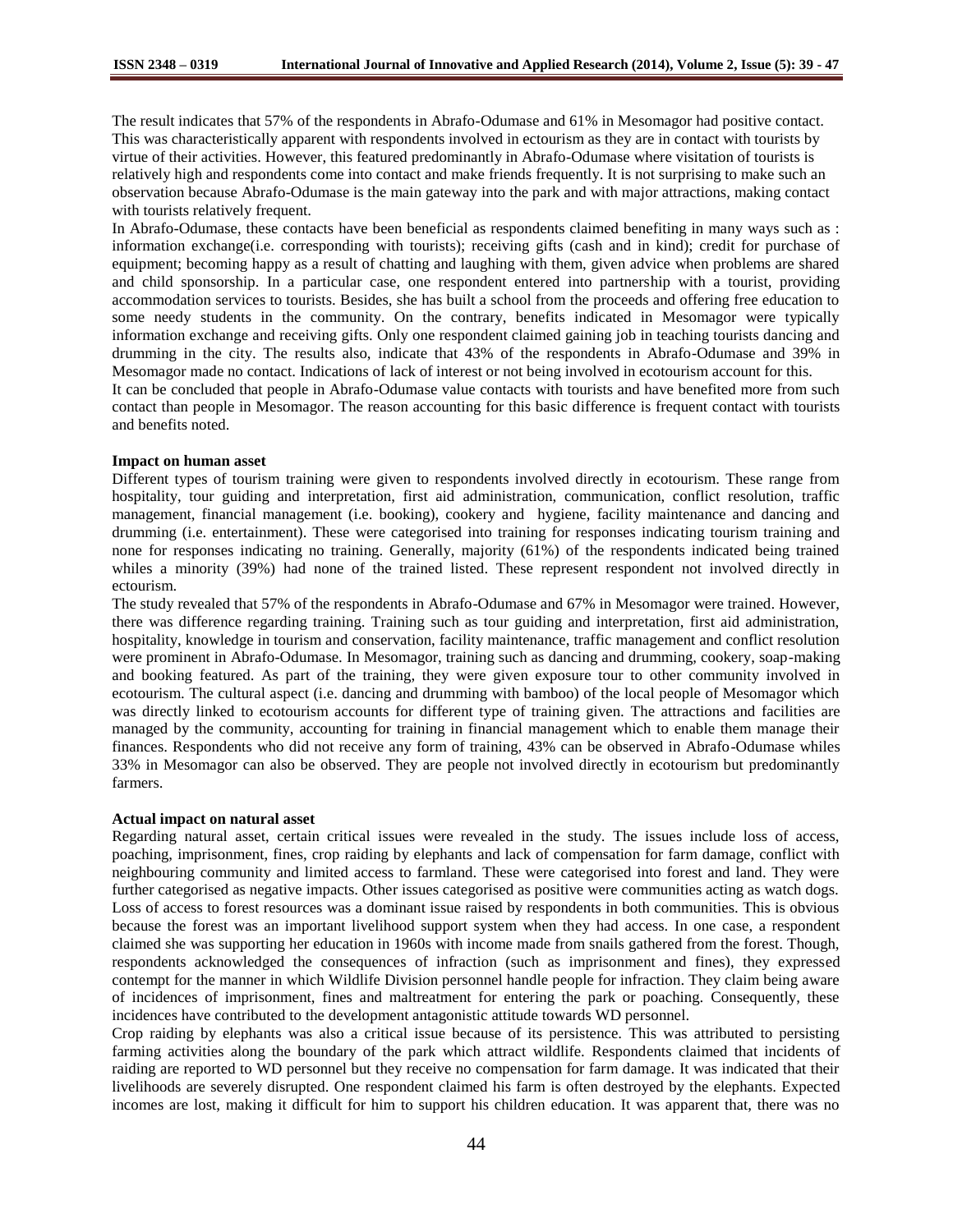policy addressing issues of compensation. Cases of crop raiding and lack of compensation also contribute to antagonistic attitude of the local people.

In contrast to negative impacts, respondents acknowledged the conservation importance of the park. They indicated that conservation of the forest was essential in terms of preventing damage of cocoa farms through timber exploitation, preventing indiscriminate killing of wildlife, forest degradation and consequent drying of rivers and improving rainfall for farming activities in the area. Also, the park will be of benefit for the future generation. The awareness of conservation significance of the park was also reflected when respondents noted that the communities assist in the protection of the park by preventing or reporting potential poaching cases to WD. It was not surprising when it was noted that there is conflict between Mesomagor and some neighbouring communities. These communities perceive that Mesomagor benefit from ecotourism and serving as watchdogs reporting poachers from other communities to protect its interest.

The study reveals that people have access to land for farming. Despite having access to land, respondents claimed that the park limits access to more land for farming. Also, the study reveals that some people in Abrafo-Odumase community benefit in terms of rent from leased land for hotels development. People in Abrafo-Odumase have ownership right over lands than in Mesomagor who are recognised as migrant with only user right.

#### **Future expectation of impacts**

The result shows that respondents expect more benefits (positive impacts) whiles some have no expectation, when question "what are your expectations from ecotourism as long as it exists?" was posed. The benefits range from employment, sustained revenue generation in the park for payment of wages, wage increment, tourism training, gifts, increase social network, sponsorship for children, compensation for farm damage, infrastructure development and invitation of the orchestra to perform abroad. These were categorised into positive for responses indicating expectation and negative for responses indicating no expectation.

Figure 1: below indicates that most (81%) respondents in Abrafo –Odumase and (83%) in Mesomagor expect more benefits from ecotourism. However, there were differences in expectations. It was surprisingly noted benefits such as tourism training, employment, wage increment, gifts, increase social network and sponsorship for children. Infrastructure developments featured prominently in Abrafo-Odumase. They are optimistic that with the development of hotels in the community, more employments would be created. On the contrary, emphasis was on sponsorship of the orchestra group to perform in cities and abroad. This expectation was influenced by promises made by some tourists. Even though disappointment was expressed for failure to fulfil these promises, they still hold this expectation.



Figure 1: Future expectation of impacts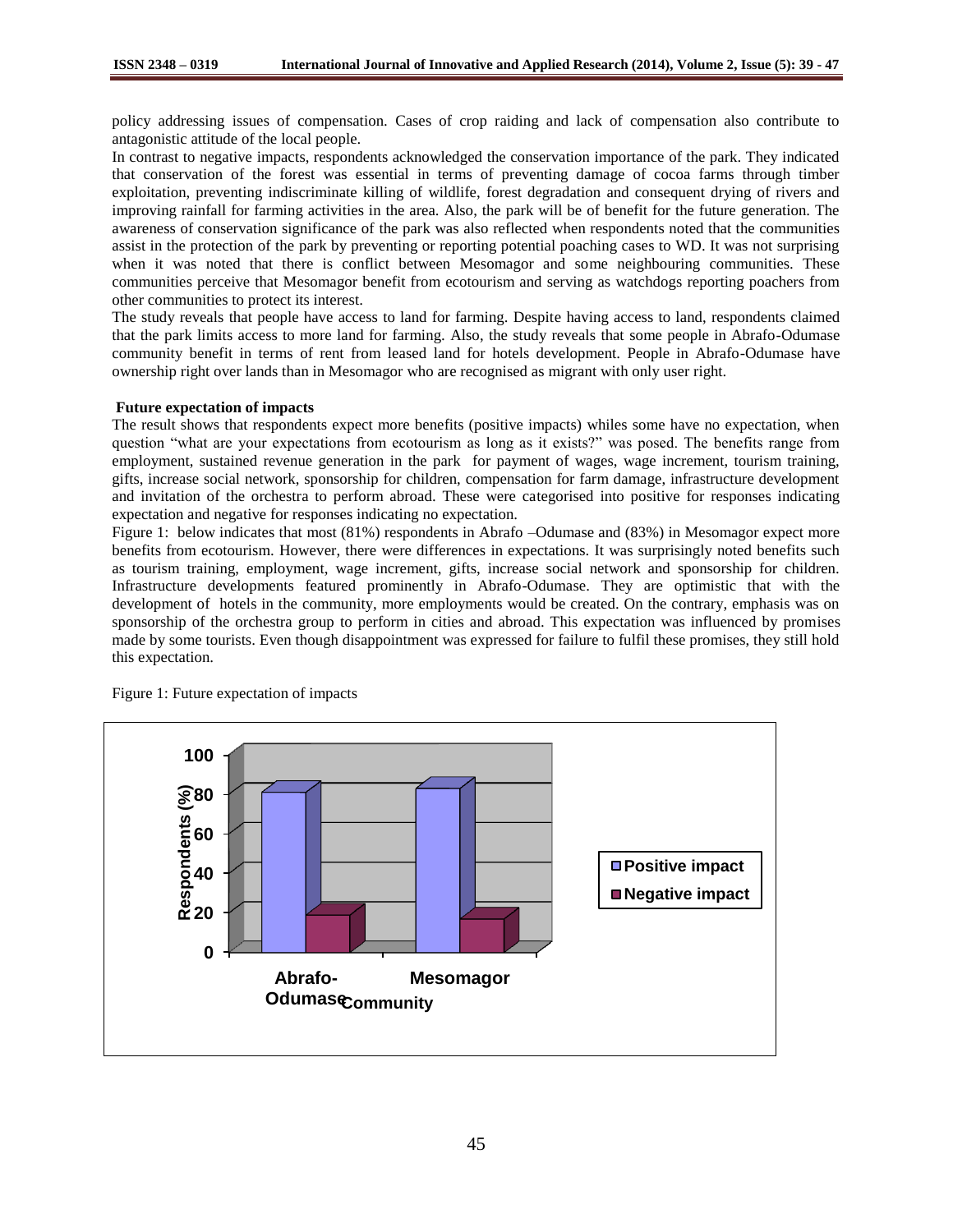# **Conclusions for overall findings**

The findings revealed that the park used to be a forest for extraction of timber, hunting of animals, gathering of snails, tortoise, mushroom, yam and fruits. It was also a habitat for several globally endangered species including forest elephant, bongo and white breasted guinea fowl.

The findings revealed that the Abrafo-Odumase and Mesomagor communities' leaders were not involved directly in decision making and managing of the Park.

In general, ecotourism creates employment and ecotourism related livelihood activities, impacting positively on the financial asset of local people. However, relatively few people benefit as many do not gain financially or perceive the financial benefits as insufficient. Also, local communities do not benefit from the revenue generated from ecotourism which they expected.

Ecotourism promotes training of local people who have gained employment. The training enhances their skills for quality delivery of services. But, relatively few people are given this opportunity. There are other benefits that accrue to local people as they find other uses for training acquired. People in Abrafo-Odumase benefit with regard to this aspect. However, it favoured and revitalised the culture of people in Mesomagor.

# **Recommendations**

The Ministry of Tourism in collaboration with the wildlife Division of the Forestry Commission should develop a plan aimed at integrating local communities in all the planning and management of KNP. All stakeholders should work to ensure that there is grass root participation among all indigenes. This when put in place will go a long way to promote the concept of community participation in nature conservation for ecotourism project.

Revenue sharing scheme. Expedite action on policy supporting revenue sharing or disbursement to communities. This should come in the form of development needs as identified by the communities. This scheme should also provide for compensation for farm damage or relocation of farmers along park boundary. Farms should be converted into plantation before final relocation.

For an ecotourism operation to meets its goal of providing a return on investment to the local population, the machinery to allocate and disperse funds must be created. Unfair allocation or perceived unfairness will lead to conflict between community members and the enterprise. Community and enterprise relationships must be reciprocal and fair.

The Ministry of Tourism and Forestry Commission should come along with marketing and promotional campaign to showcase and advertise the tourism potential of Kakum National Park so as to attract much tourist to visit the area. This is in the view that, it will help maximize the potentials of tourism resources found in the park.There should be transparency in the distribution of tourism benefits to the community. If the locals see that they are not benefiting from the proceeds generated from tourism they will not participate in the development of tourism.

# **References**

Ceballos – Lascurain, H. (1996) Tourism, Ecotourism and Protected areas, IUCN, Gland

Ghana Tourist Board 2006. Guide to the regions of Ghana Accra: Ghana Tourist Board.

Fennell, D. (2006) Ecotourism Program Planning. CABI Publishing. Oxon.

Forestry Commission 2004. Public brochure. [Online] Available from: http://www.foghana.com/forestrycommission/widelife.htm. Accessed 12/05/2013.

Honey, M. (2003) Ecotourism and sustainable Development: Who Owns Paradise? DC: Island Press. Washington.

Hvenegaard, G. T. (2002). Using Tourist Typologies for Ecotourism Research. Journal of Ecotourism, 1(1), 7 – 18. Kumar, R. 1996. Research Methodology: A Step by Step Guide for beginners. Addiso Wesley Longman.

Ribot, J. (2004) from exclusion to participation: turning Senegal's forestry policy around? *World Development*, 23 (9) 1587-1599

Songorwa, A. N. (1999) Community-based wildlife management (CWM) in Tanzania: